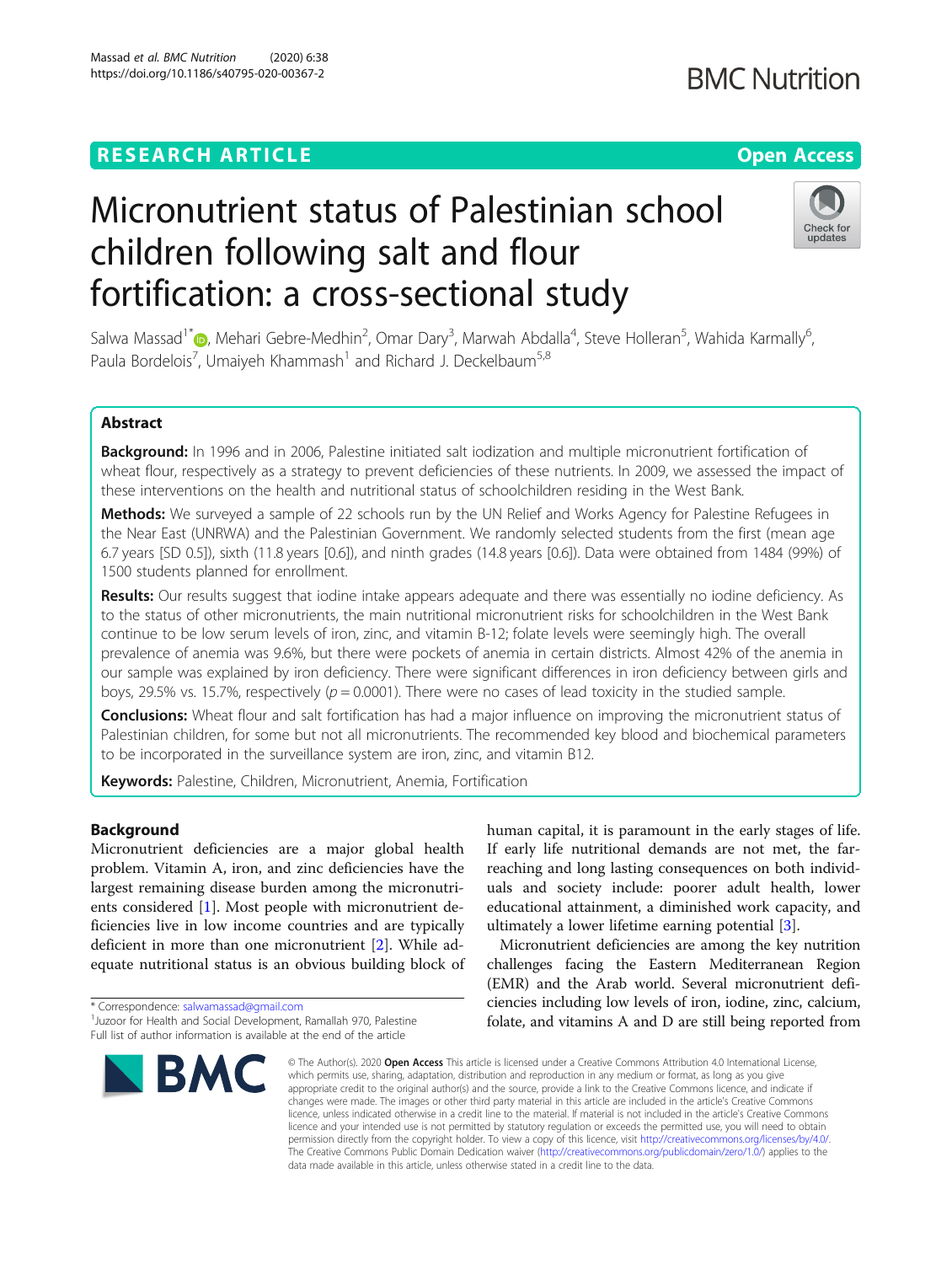many countries of EMR, particularly among children and women of childbearing age [\[4\]](#page-6-0). When compared to other developing countries, anemia in the Arab world appears to be a moderate public health problem, with prevalence ranging from 20 to 40% [[5\]](#page-6-0). The most common type of anemia in all Arab countries is iron deficiency anemia; about 50% of anemia cases are due to iron deficiency, although this proportion varies between different population groups and regions [\[5](#page-6-0)].

As of 2017, 4.78 million Palestinians lived in the State of Palestine. Of those, 2.99 million resided in the West Bank and 1.99 million resided in the Gaza Strip. Of the total Palestinian population, 41% are refugees. 26% of the Refugee population lives in the West Bank while the remaining 64% reside in the Gaza Strip [[6\]](#page-6-0). As of 2013, 45% of the total Palestinian population was composed of children, with 43% of them living in the West Bank and 48% in the Gaza Strip [[7\]](#page-6-0). Restrictions on the movement of Palestinian goods and people were imposed in September 2000 following the second intifada (uprising), affecting movement both across borders and within the Palestinian Territory. These restrictions have been accompanied by an increase in the rate of stunting in children under the age of 5, where the prevalence in the West Bank has risen from 7% in 1996 to 11% in 2010 [[8\]](#page-6-0). Moreover, 33% of Palestinian households were food insecure in 2010 [\[9](#page-6-0)].

In Palestine, as a strategy to combat micronutrient deficiencies, salt iodization was initiated in 1996 [[10](#page-6-0)], and wheat flour was fortified with eight vitamins (vitamins A, D, B-1, B-2, niacin, B-6, folic acid, and B-12), and 2 trace minerals (iron and zinc) in 2006. The flour fortification formula is shown in Table 1. Wheat flour is widely consumed in Palestine in the form of bread and is affordable to groups vulnerable to micronutrient deficiencies [[10\]](#page-6-0).

Despite the plethora of studies from other regions of the world, there is a paucity of data on micronutrient deficiency in Palestine overall. Previous studies on micronutrient deficiencies in Palestine were conducted mostly in small groups in the West Bank and Gaza Strip among preschool children in marginalized areas, adolescents in north Gaza and two districts in the West Bank, and pregnant women attending the United Nations Relief and Works Agency for Palestine Refugees in the Near East (UNRWA) clinics, where almost all surveyed only anemia prevalence [[11](#page-6-0)–[14\]](#page-6-0).

In the present study, a cross-sectional survey was carried out to assess the nutritional status of a sample of randomly selected children and adolescents attending UNRWA and government schools in the West Bank. The study objectives were to identify key blood and biochemical parameters to incorporate in a surveillance

| <b>Table 1</b> Palestinian Flour Fortification Formula (Palestinian |  |
|---------------------------------------------------------------------|--|
| National Authority, Ministry of Health, Primary Health Care &       |  |
| Public Health Directorate, 2015)                                    |  |

|                                                      | Average addition<br>level | Minimum-maximum<br>level <sup>a</sup> |  |  |
|------------------------------------------------------|---------------------------|---------------------------------------|--|--|
| Iron (ferrous sulfate) (mg/kg)                       | 34.4                      | $25.0 - 60.0$                         |  |  |
| Zinc (zinc oxide) (mg/kg)                            | 20.6                      | 15.0-40.0                             |  |  |
| Folic acid (mg/kg)                                   | 1.5                       | $1.0 - 2.5$                           |  |  |
| Vitamin B12 (µg/kg)                                  | 4.0                       | min. 2.5                              |  |  |
| Thiamine (mononitrate) (mg/<br>kg)                   | 2.9                       | min. 2.0                              |  |  |
| Riboflavin (mg/kg)                                   | 3.6                       | min. 2.5                              |  |  |
| Vitamin B6 (pyridoxine) (mg/<br>kg)                  | 3.6                       | min. 2.5                              |  |  |
| Niacin (niacinamide) (mg/kg)                         | 35.0                      | min. 25.0                             |  |  |
| Vitamin A (palmitate, CWS-250)<br>$(mq/kg)^b$        | 1.5                       | $1.00 - 2.5$                          |  |  |
| Vitamin $D_3$ (100 CWS/A) (mg/<br>$kg)$ <sup>b</sup> | 0.023                     | $0.015 - 0.050$                       |  |  |

<sup>a</sup>Minimum and safe maximum levels of fortification

<sup>b</sup>CWS cold water soluble, CWS/A cold water soluble, coated w. gum Arabic

system; and offer evidence-based information to direct policies and nutritional interventions.

# Methods

# Sampling design

A sample of West Bank students were randomly selected from UNRWA and government schools for a 2009 cross-sectional school-based survey. The UNRWA and the government provide the bulk of free education in Palestine, serving over 85% of students [\[15,](#page-6-0) [16](#page-6-0)]. In order to sample the schools, the West Bank was divided into three geographical areas (north, middle, and south) each accounting for roughly one- third of the total school children population. Schools with at least 50 students (both girls and boys) in three selected grades were sampled for this study. UNRWA and government school students were stratified by region, sex, and school year (grade). The sample size required to report prevalence data (i.e., the percentage of first graders with stunting) was calculated using a one-sample proportion tests, with 80% power for a pre-set type 1 error of 5% for the main variables to be investigated. The proportion test returned a required sample size of 500 for each age group included in the study. The three age groups were as follows: first grade (mean age 6.71 years [SD 0.45]), sixth grade (mean age 11.82 years [SD 0.57]), and ninth grade (mean age 14.83 years [SD 0.61]).

The initial plan was to select six government schools and six UNRWA schools to cover the north, central, and southern regions of the West Bank, then to randomly select 42 students from each grade and class. This would have yielded 504 (42\*12) students from each grade, with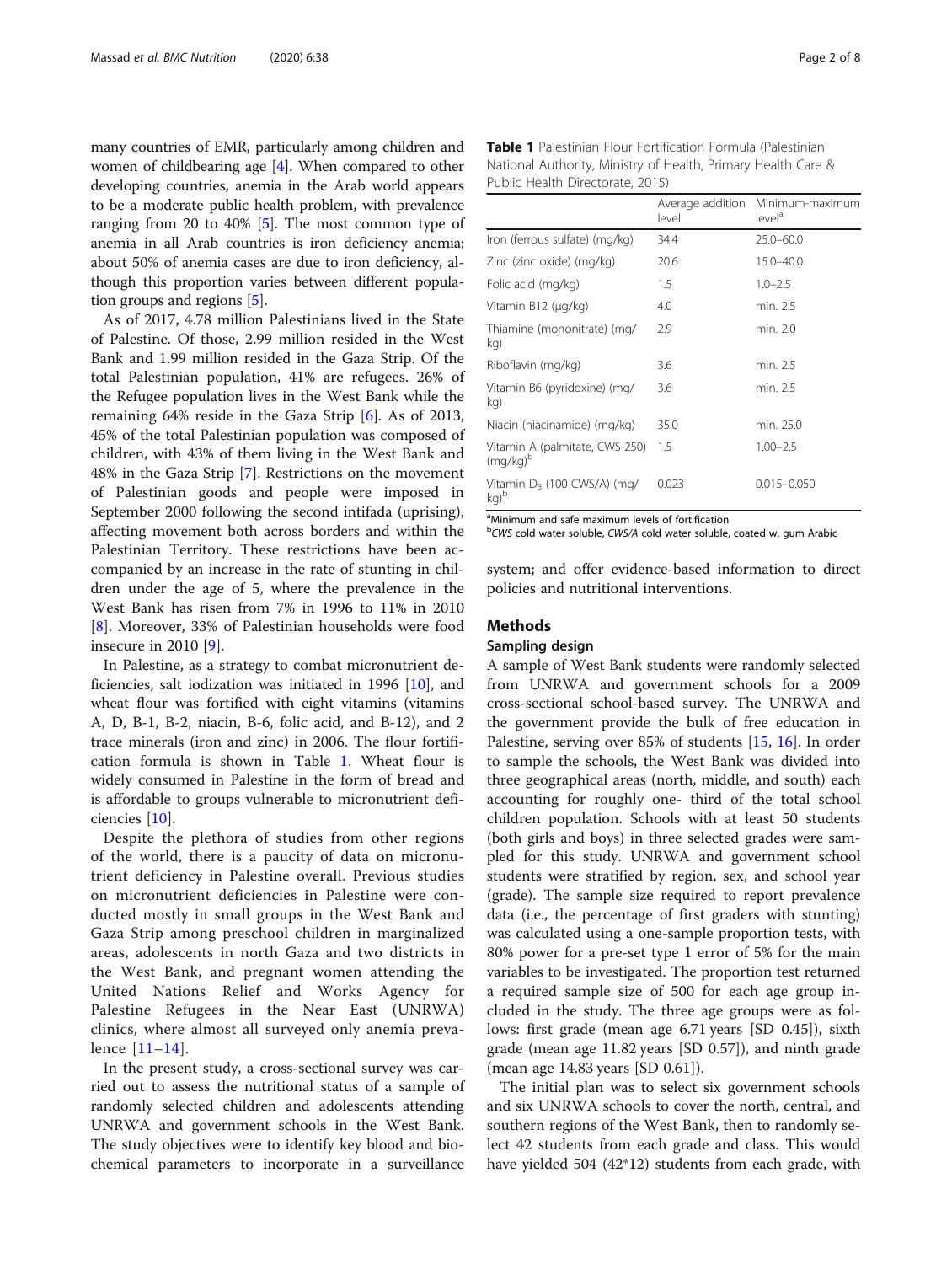252 boys and 252 girls. The plan had to be amended to accommodate the realities of UNRWA and government schools in the region.

First, students were randomly recruited from 16 rather than 4 UNRWA schools. This resulted from the selection of two camps from each region and the fact that in some UNRWA schools, the elementary school and preparatory school are separate (requiring the selection of four schools rather than two). In light of these considerations, six government and 16 UNRWA schools were selected from 1555 UNRWA and government schools. Second, it was found that some of the government schools incorrectly reported the number of students in each class; in some cases, the school did not have enough students to allow the random selection of 42 students from each grade. Consequently, only 681 students were selected from government schools (rather than 756 as initially planned). From UNRWA schools 819 students were then selected to make up the required total of 1500. One student per household was selected to avoid clustering.

For each study index, two measurements of the standing height and weight (lightly dressed, shoes removed) were taken by trained field workers on visits to the participating schools. A third measurement was taken if the difference between the two measurements was greater than 10%. Mothers were invited to attend their children's schools on the day of the visit and were asked to provide information regarding socio-demographic characteristics. In the case of first grade students, mothers were asked to complete the student survey on behalf of their children. Sixth and ninth grade students were asked to complete a survey regarding their physical activity and the number of hours spent watching TV, among other variables.

#### Laboratory measurements

Blood (5 mL) was obtained by venipuncture. To check validity of test results, two types of quality assurance program were used, internal and external quality control. Internal quality control was carried out for all lab tests, where three different levels of control were used with every batch of samples analyzed. Assays were externally validated for vitamin B12, ferritin, and folic acid levels using control quality assurance samples provided by the Centers for Disease Control and Prevention (CDC). The CDC - External Quality Assurance (EQA) program is a standardization program designed to provide laboratories with an independent assessment of their analytical performance. The blind samples were sent by the CDC-EQA program to Ramallah. A complete blood cell count was performed with a Fully Automated Hematology Analyzer by Cell Dyne 1700an. Thyroid hormones, vitamin B12, folate, and ferritin were determined using a

Chemiluminesence assay using ADVIA Centaur USA, by Siemens. C-reactive protein (CRP) was determined by the ELISA technique using commercially available kits (Quantikine Human, R&D Systems, Minneapolis, MN). Zinc content was measured using atomic absorption spectrophotometer blood. Lead was determined in a randomly selected 50% of the samples using Leadcare Analyzer, ESA Biosciences. A capillary tube was used to draw a small amount of blood (approximately two drops) and deposited in the Leadcare system. Leadcare controls were done for each test kit.

In addition to the internal quality control procedures, we took the following measures in examining Fe, Zn, and lead:

- The venipuncture site was cleaned with alcohol.
- A closed-tube vacuum system was used to avoid mineral contamination.
- Special metal-free blood containers were used to minimize the potential for sample contamination by any outside sources of minerals.
- Blood was drawn in a BD Royal Blue with K2 EDTA Vacutainer tube (Supply T183).
- Lead blood specimens were drawn in a BD Tan with K2 EDTA, lead only (EDTA) Vacutainer tube (Supply T615).
- All tubes were kept in dark cool boxes (0–4 °C) and transported to the central lab.

For quality control, double data entry was used for all lab tests, in addition to survey data. Students with elevated CRP were excluded from ferritin and zinc analyses.

### Variables

# Low Mean Corpuscular Volume (MCV) was defined as MCV < 75 fL.

Iron deficiency was defined as serum ferritin below 15 ng/ml based on WHO guidelines [\[17](#page-6-0)].

Anemia: Based on WHO guidelines, anemia was defined as hemoglobin (Hb) below 11.5 g/dl for children 5–11 years; below 12 g/dl for children 12–14 years; and girls ≥15, and below 13 g/dl for boys ≥15 years [[17\]](#page-6-0).

*Iron deficiency anemia*: was defined as having both anemia and iron deficiency.

Serum folate: levels of  $7-20 \mu g/L$  were defined as normal; levels of < 3.1 μg/L were defined as very low, levels of  $\langle 7.0 \mu g/L \rangle$  were defined as low, and levels of  $> 20 \mu g/L$ L were defined as high [[18](#page-6-0)].

Iodine deficiency: iodine deficiency was defined by a low thyroxine which was determined according to the manufacturer's instructions as tri-iodothyroxine (FT3) < 2.3 pg/ml, thyroxine hormone (FT4)  $<$  0.89 g/dl, and thyroid-stimulation hormone (TSH) > 5.5 uIU/ml.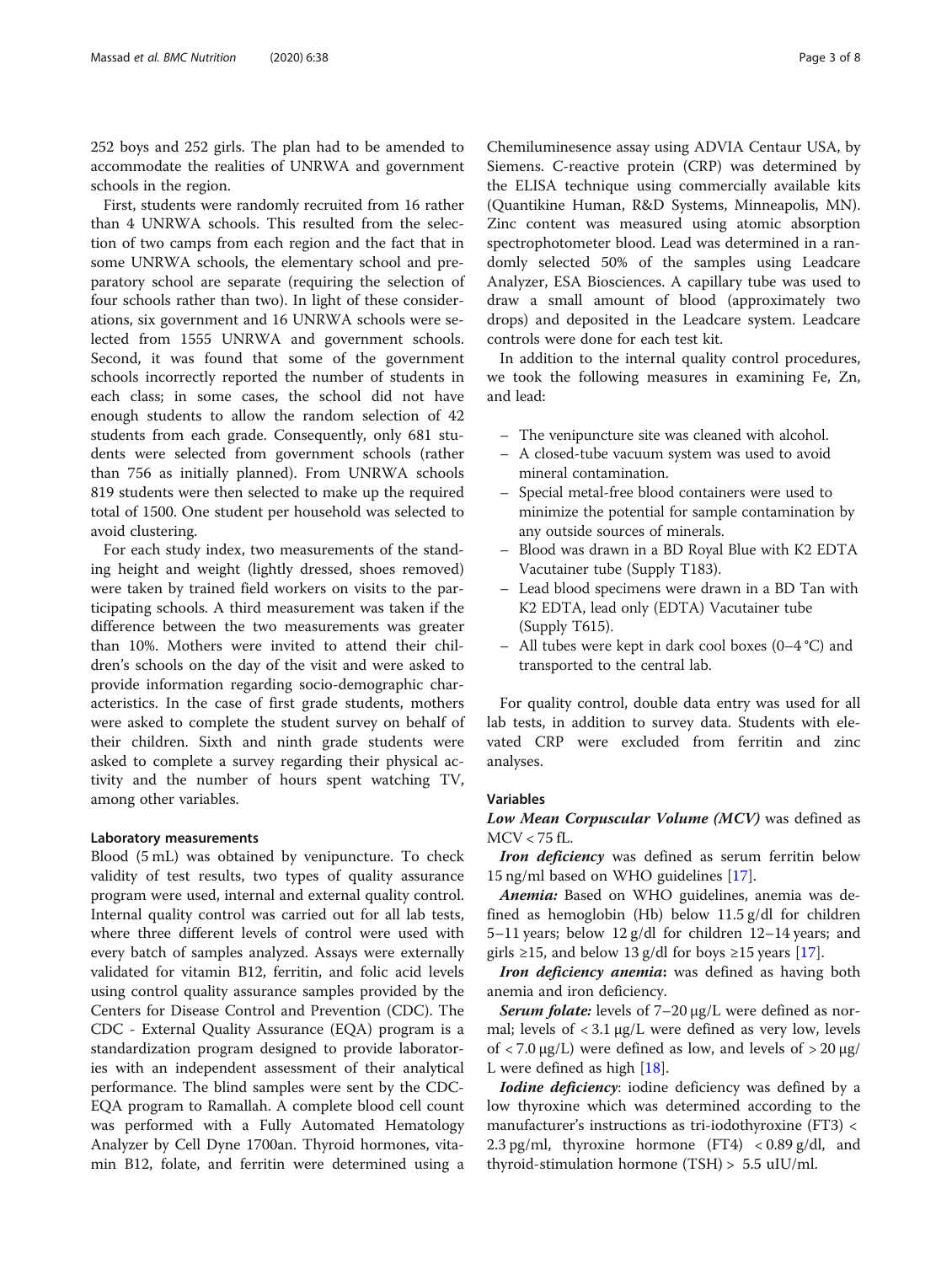Vitamin B12: levels were defined as B12 deficient (< 221 pg/ml) and marginal  $\left($  < 300 pg/ml) [\[19\]](#page-7-0).

**Serum Zinc:** low levels were defined as  $\lt 65 \text{ µg/dl}$  [\[20](#page-7-0)]. C-reactive protein (CRP): Elevated levels were defined  $> 11$  mg/l  $[21]$  $[21]$ .

*Lead*: High levels were defined as  $> 10 \mu g/dl$  [\[22\]](#page-7-0).

#### Statistical analysis

SAS (SAS Institute, Cary, NC) software was used to analyze the dataset of 1484 subjects. Means and percentages were used to describe the characteristics of the study sample. Chi-square test was performed to examine differences in micronutrient deficiency by gender, school affiliation, and grade level. Tests of significance were two-sided with *p*-value  $\leq 0.05$ . The effect of fortification on the prevalence of micronutrient deficiencies was evaluated based on previous reports and an earlier baseline study in Hebron/West Bank in 2005 [[23](#page-7-0)].

# Results

# Study sample

Data were obtained from 1484 (99%) of 1500 students; males accounted for 49.7% of the study population. The response rate for blood samples from the students was 98%. Baseline characteristics of the study sample are published in an earlier study [\[24\]](#page-7-0). Forty-six percent of the students were from government schools.

# Micronutrient status

The micronutrient status of the study sample is presented in Fig. 1. The students with elevated CRP (2.6% of total students) were excluded from the ferritin and zinc analyses. There were gender and grade level differences in most micronutrient levels (Table [2](#page-4-0)).Anemia, iron deficiency, and iron deficiency anemia.

The overall prevalence of anemia was 9.6%, with significant gender differences:12.1% girls and 7.1% boys  $(p = 0.001)$ . There was also a significant difference by school affiliation; the prevalence of anemia was higher in UNRWA schools compared to government schools, at 13.3% vs. 5.3%, respectively ( $p = 0.0001$ ). The prevalence of anemia was highest in Jericho and lowest in Ramallah (Fig. [2](#page-4-0)). However, there was no statistically significant differences by grade level in overall anemia (first grade: 8.9% (95% CI 6.4–11.4%), sixth grade, 8.0% (5.6–10.4%), and ninth grade, 12.1% (9.2–15.0%). Forty-two percent of children with anemia had iron deficiency.

There were significant differences in iron deficiency between girls and boys, 29.5% vs. 15.7%, respectively  $(p = 0.0001)$ . There were also significant differences by grade level: 19.7% among first grade students, 18.7% among sixth graders, and 29.9% among ninth graders  $(p = 0.0001)$ . As is the case with anemia, there were school statistically significant differences in iron deficiency, 26.3% in UNRWA schools and 18.5% in government schools ( $p = 0.0001$ ).

Overall prevalence of iron deficiency anemia (IDA) was 4%: 6.2% among females and 1.8% among males. More students (5.8%) from UNRWA schools had iron deficiency anemia compared to 1.9% of those from government schools ( $p = 0.0001$ ). As shown in Fig. [2,](#page-4-0) there was marked variability in iron deficiency and iron deficiency anemia by gender and district. Across all districts, except Ramallah, iron deficiency explained more than 50% of anemia among females.

#### MCV levels

In general, MCV was low among a substantial number of schoolchildren; 18.8% had low MCV.

#### Folate levels

Based on study findings, low folate was not a concern. On the other hand, 25.3% had elevated serum folate levels  $(> 20 \mu g/L)$ .

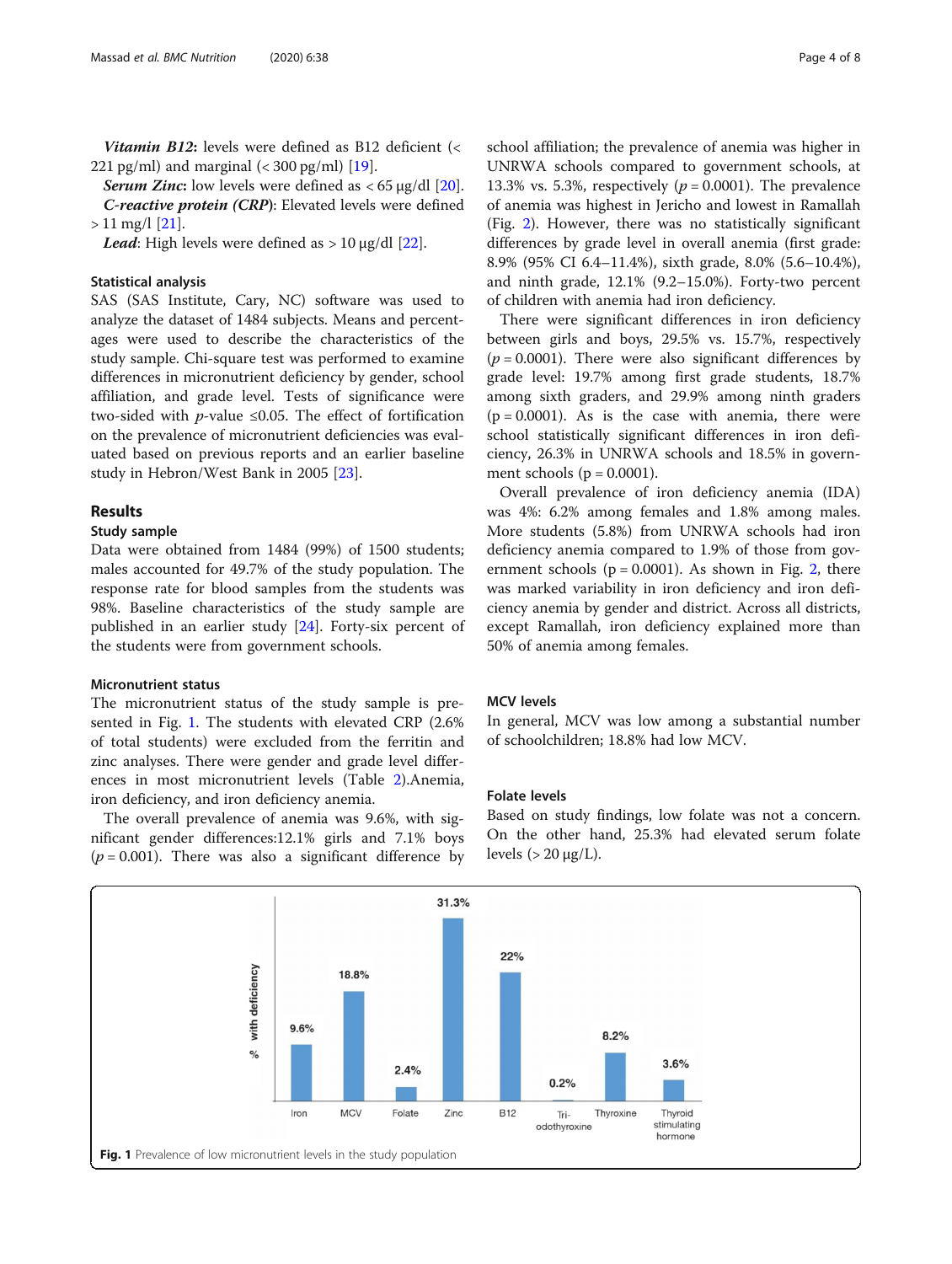<span id="page-4-0"></span>**Table 2** Micronutrient status of the study sample by gender and grade level,  $(N = 1484)$ , 2009

|                                             | % with Deficiency       |         |                          |      |                          |              |       |
|---------------------------------------------|-------------------------|---------|--------------------------|------|--------------------------|--------------|-------|
| Mean age (SD) in years                      | First Grade<br>6.7(0.5) |         | Sixth Grade<br>11.8(0.6) |      | Ninth Grade<br>14.8(0.6) |              | Total |
|                                             |                         |         |                          |      |                          |              |       |
|                                             | <b>MCV</b> <sup>a</sup> | 31.3    | 16.9                     | 17.1 | 16.2                     | 14.9         | 13.5  |
| Folate                                      |                         |         |                          |      |                          |              |       |
| $-$ (< 3.1 $\mu$ g/L)                       | $\mathbf 0$             | $\circ$ | $\mathbf 0$              | 0.4  | 0                        | 0.4          | 0.1   |
| $-$ (< 7.0 $\mu$ g/L)                       | 0.4                     | 2.4     | 1.2                      | 1.6  | 3.8                      | 4.9          | 2.4   |
| $-$ ( $>$ 20 $\mu$ g/L)                     | 29.3                    | 33.3    | 22.4                     | 32.7 | 18.2                     | 15.5         | 25.2  |
| Zinc <sup>2</sup>                           | 34.7                    | 35.7    | 32.2                     | 33.6 | 20.0                     | 31.0         | 31.3  |
| <b>B12</b>                                  |                         |         |                          |      |                          |              |       |
| - Marginal <sup>3</sup>                     | 26.8                    | 37.3    | 41.6                     | 37.1 | 46.6                     | 39.2         | 40.0  |
| - Deficient <sup>4</sup>                    | 15.9                    | 13.5    | 21.2                     | 27.8 | 36.0                     | 19.2         | 22.0  |
| <b>Thyroid hormones</b>                     |                         |         |                          |      |                          |              |       |
| - Tri-iodothyroxine <sup>5</sup>            | $\mathbf{0}$            | 0       | $\mathbf{0}$             | 0.8  | 0.4                      | $\mathbf{0}$ | 0.2   |
| - Thyroxine hormone <sup>6</sup>            | 3.7                     | 2.8     | 6.1                      | 10.9 | 14.4                     | 12.2         | 8.2   |
| - Thyroid- stimulation hormone <sup>7</sup> | 6.1                     | 4.0     | 2.9                      | 5.2  | 1.3                      | 2.5          | 3.6   |

 $^{\rm a}$ MCV<75 fL,  $^{\rm 2}$ Zinc < 65 µg/dL,  $^{\rm 3}$ B12< 300 pg/mL , $^{\rm 4}$ B12<221 pg/ml,  $^{\rm 5}$ FT3 < 2.3 pg/mL,  $^{\rm 6}$ FT4 < 0.89 g/dL.  $^{\rm 7}$ TSH> 5.5 uIU/mL

# Serum zinc levels

About 31% of the study sample had zinc deficiency in a geographic distribution that approximates that of iron deficiency, with significant gender differences, 33.5% among females vs. 29.1% among males ( $p =$ 0.04). There was also significant variation in zinc deficiency by grade level: 35.2% among first graders, 32.9% among sixth graders, and 25.6% among ninth graders ( $p = 0.003$ ).

# Vitamin B12 levels

Vitamin B12 levels showed statistically significant gender and grade differences, where deficiency was more common among ninth grade males (36.0% vs 19.2% among ninth grade females,  $p = 0.000$ ).

Iodine status.

Based on study findings, there was essentially no iodine deficiency; 0.2% had deficiency in tri-iodo thyroxine, and 3.6% had deficiency in thyroid stimulating hormone.

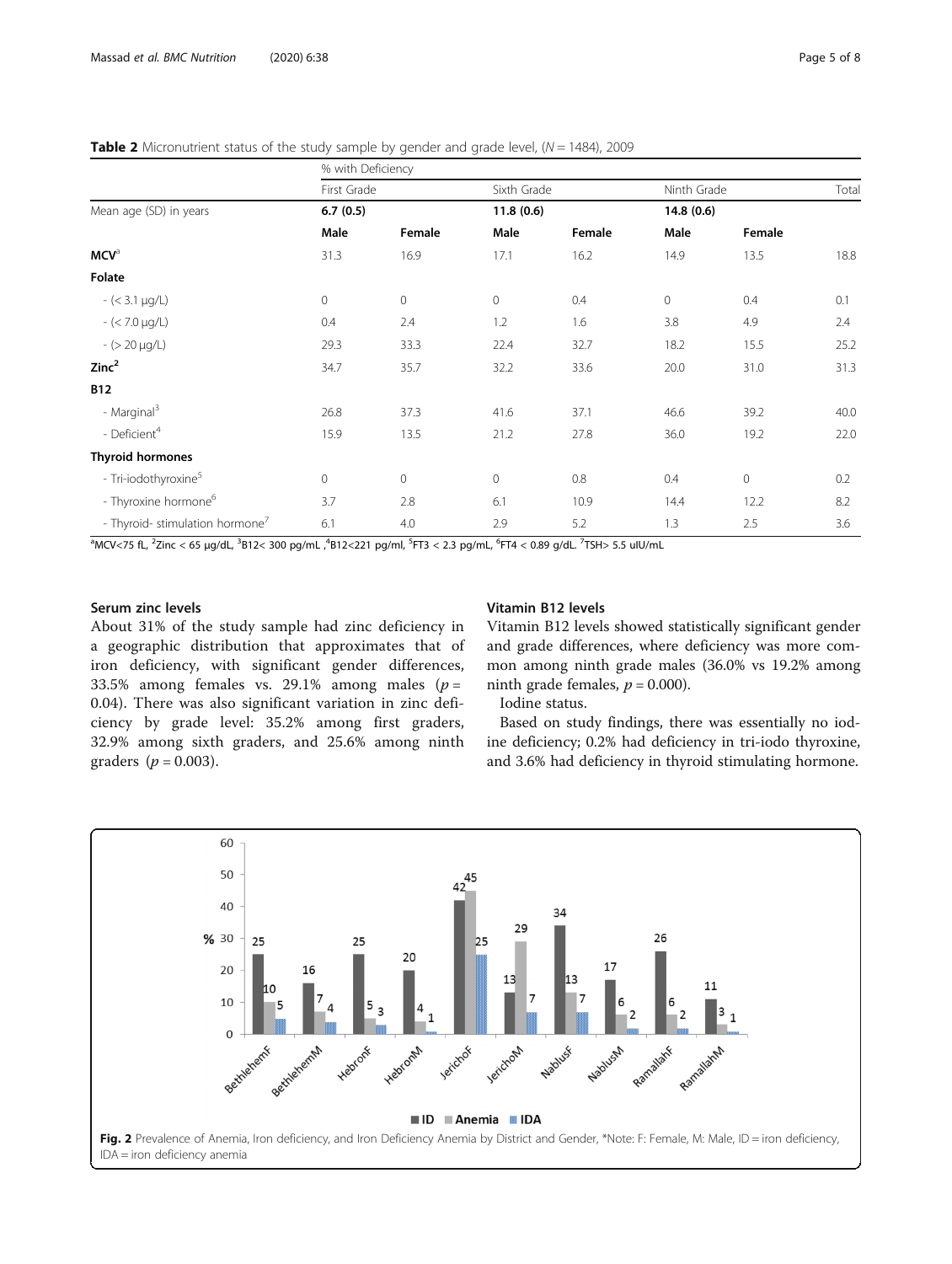# Blood Lead

There were no cases of lead toxicity (blood lead  $>10$ microgram/dl) in the study sample.

# **Discussion**

Based on the levels of thyroid hormones reported in the study, iodine deficiency is seemingly no longer a nutritional problem in the West Bank. Based on the Palestinian Family Health survey of 2010, 77% of households in Palestine consumed iodized salt: 68% in the West Bank and 91% in the Gaza Strip [\[25](#page-7-0)]. However, despite flour fortification, main nutritional micronutrient risks for schoolchildren in the West Bank were low serum levels of iron, zinc, and vitamin B-12, and there were pockets of anemia in certain districts.

It was challenging to examine the impact of flour fortification on micronutrient status of children due to following reasons. First, there is no baseline national data on anemia and micronutrient status among children before fortification to measure impact of flour fortification. The only baseline data available on micronutrient deficiency before fortification emanates from a local study of micronutrient deficiency among 366 pairs, children (3– 7 years) and his/her non-pregnant mothers (18–50 years old) whom are randomly selected from Gaza city in Gaza Strip and Hebron in the West Bank in 2005 [\[23](#page-7-0)]. In Hebron, 15% of children 3–7 years old had anemia [[23\]](#page-7-0). In the present study, the prevalence of anemia among children in first grade in Hebron (mean age 6·71 years [SD 0·45]) was 4.7%. This may suggest that wheat fortification improved, but did not eliminate iron deficiency. Second, not all flour is fortified. According to the Palestinian Ministry of Health, in 2013, only 41% of wheat flour was actually fortified with iron in the West Bank [[10\]](#page-6-0). This low percentage stems from the different sources of flour in the market, where flour from Israel and donations are not fortified.

Almost 42% (ranged between 25 and 73% based on grade and gender) of the anemia in our sample was explained by iron deficiency as measured by serum ferritin, in line with findings from research in Arab countries [[5\]](#page-6-0). Iron deficiency among adolescent children can be explained by growth spurts and sexual maturation. Adolescent girls in particular are vulnerable to micronutrient deficiency because they need protein, iron, and other micronutrients to support the adolescent growth spurt, including increased demand for iron during menstruation.. In addition, older children may consume more outside of their home which may result in increased intake of foods with low nutritional value like salty and sweet snacks [\[26\]](#page-7-0).

In contrast to the high prevalence of low serum ferritin, 25% of the children showed high levels of serum folate, which suggests an association with an intake of fortified wheat flour. Interestingly, the children from Bethlehem did not show as high occurrence of elevated folate levels as children from other areas. This observation may reflect higher intakes of non-fortified flour from Israel, the main source of flour in Bethlehem.

Despite fortification, low levels of B12 persist. Bioavailability of vitamin B12 is dependent on the complex production and release of proteins from the mouth and stomach, haptocorrins and intrinsic factor. Among the factors that contribute to low levels of B12 include malabsorption caused by atrophic gastritis or Helicobacter pylori infection, pancreatic or intestinal pathology, and gastric acid-reducing medications [\[27](#page-7-0), [28](#page-7-0)]. Currently, we lack adequate data to explain the low levels of B12 in the present study. Shortcomings in the fortification process may have played a role.

Our study has some limitations. First, the study was conducted among children attending public schools only; government and UNRWA schools and excluded those from private schools.

However, it included most children, as about 86% of schoolchildren in the West Bank go to public schools. Second, the study examined only school children, may not apply to other population groups. However, Palestine has a young population in which 45% of Palestinian are children. Third, we used data from 10 years ago for this paper. However, our survey describes the only micronutrient data available on a random sample of children 6–12 years. Adding to that, micronutrient deficiency is still a nutrition concern among school children along with challenges of low fortification levels in fortified flour in the West Bank. Despite these limitations, the present study is unique in several aspects. In the first instance, the subjects who took part in the study were sampled from districts in the northern, central and southern parts of the country. Furthermore, the study examined micronutrient status of different age groups as opposed to only adolescents—that were randomly selected instead of resorting to recruitment of a convenient sample. In addition to this, several indicators of nutritional status were utilized in order to broaden and deepen attributes of the participants.

#### Conclusions

Our results indicate that the main nutritional micronutrient risks for schoolchildren in the West Bank continue to be low serum levels of iron, zinc, and vitamin B-12; folate levels were seemingly high; and for the whole population iodine intake appears adequate. Iron deficiency remains a public health concern among the school children, mainly 6th and 9th grade female students. With the exception of Jericho, anemia is mild in school-age children of the West Bank; although the prevalence increases in male after the 6th grade. The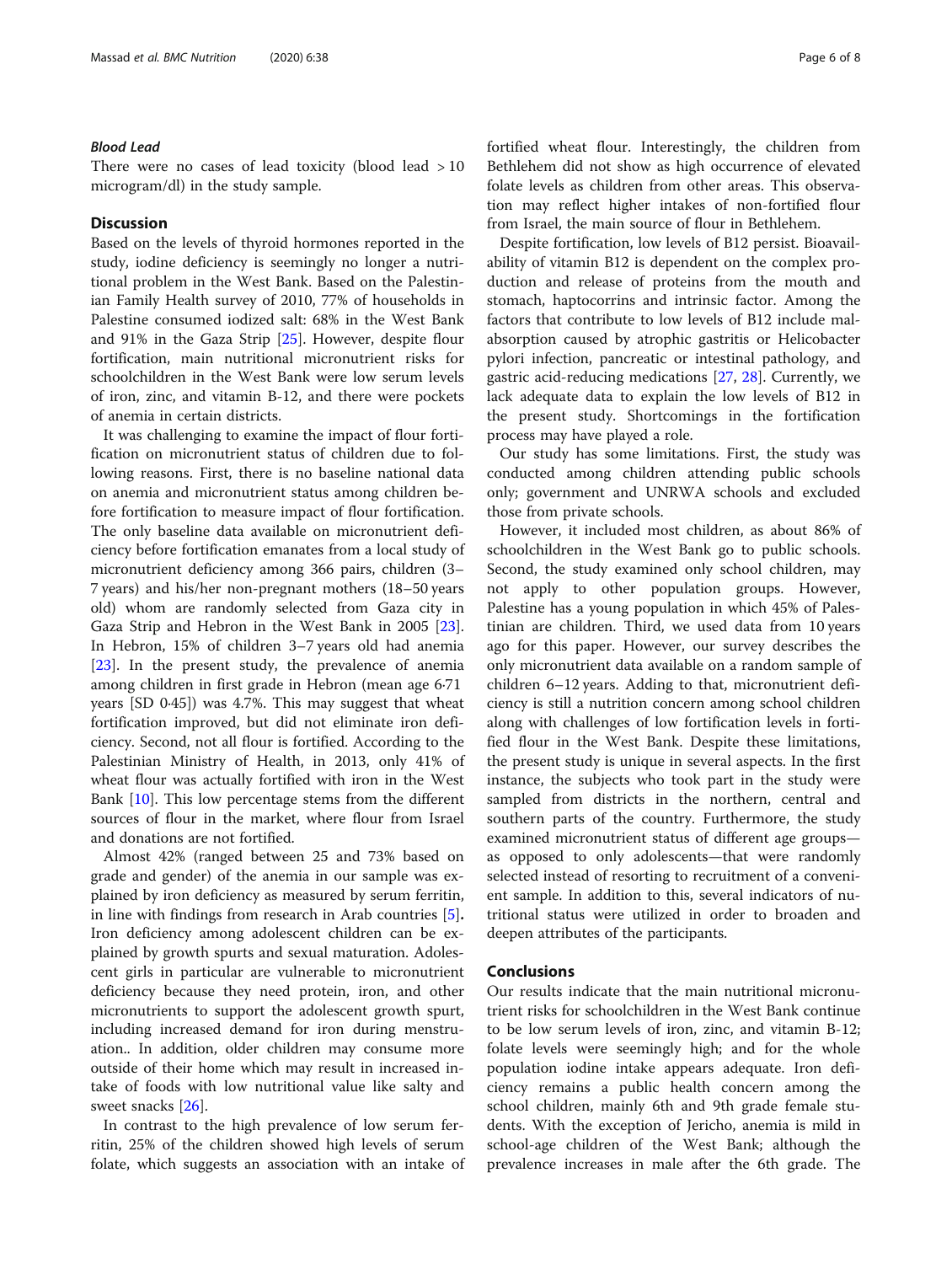<span id="page-6-0"></span>recommended key blood and biochemical parameters to be incorporated in the surveillance system are iron, zinc, and B12.

Several interventions are possible to combat anemia, iron, zinc and vitamin B12 deficiencies. First, anemia can be combatted by revising fortification levels through an increase in iron, zinc, and vitamin B12, for example. Consideration needs to be given to enforce laws for flour fortification and better control on smuggled unfortified flourfrom Israel and on donated flour based on Palestinian specification. Second, resources can be funneled into agricultural practices to enhance food availability and ensure access to particular foods [3]. Third, complementary measures can be undertaken, including dietary diversification and supplementation. Fourth, ministries need to collaborate with the local food industry to fortify food products, to offer healthy food products. Additionally, there is a need for nutritional intervention in adolescent girls before the onset of childbearing.

#### Abbreviations

EMR: Eastern Mediterranean Region; UNRWA: the UN Relief and Works Agency for Palestine Refugees in the Near East

#### Acknowledgments

Special thanks to Maysoun Obeidi for all her help in blood tests.

#### Authors' contributions

Conceptualization: SM, MG-M, OD, WK, PB, UK and RD; Data curation: SM, MA; Formal analysis: SM, OD and SH; Funding acquisition: UK and RD; Investigation: OD, WK, UK and RD; Methodology: SM, MG-M, OD, SH, WK, PB, UK and RD; Project administration: SM and UK; Resources: UK; Supervision: SM and UK; Validation: SM, MG-M, MA and RD; Writing – original draft: SM; Writing – review & editing: MG-M, OD, SH, WK, PB, UK and RD. All authors have read and approved the manuscript.

#### Funding

This study was supported by funds from UNRWA, UNICEF, Juzoor for Health and Social Development, and the Institute of Human Nutrition, Columbia University. Dr. Abdalla received support through 18AMFDP34380732 from the American Heart Association and from K23 HL141682-01A1 from the National Heart, Lung, and Blood Institute. UNRWA and UNICEF had role in data collection; Juzoor for Health and Social Development and the Institute of Human Nutrition had role in study design, data collection, analysis, interpretation of data, and writing the manuscript, American Heart Association, National Heart, Lung, and Blood Institute had role in data curation, and validation.

#### Availability of data and materials

The dataset is available upon reasonable request.

#### Ethics approval and consent to participate

The study protocol was approved in December 2008 by Columbia University's Institutional Review Board (New York, USA) and Al-Quds University (Jerusalem, Palestine). Written informed consent and assent were obtained from sixth and ninth grade students as well as their parents.

#### Consent for publication

Not applicable.

#### Competing interests

The authors declare that they have no competing interests.

#### Author details

<sup>1</sup> Juzoor for Health and Social Development, Ramallah 970, Palestine. <sup>2</sup>Department of Women's and Children's Health, Pediatrics, University Hospital, SE-751 85 Uppsala, Sweden. <sup>3</sup>USAID Bureau of Global Health, Washington, DC, USA. <sup>4</sup>Division of Cardiology, Department of Medicine, Columbia University Irving Medical Center, New York, NY 10032, USA. 5 Institute of Human Nutrition, Columbia University, New York, NY 10032, USA. <sup>6</sup>Irving Institute for Clinical and Translational Research, Columbia University Irving Medical Center, New York, NY 10032, USA. <sup>7</sup>Mailman School of Public Health, Columbia University Irving Medical Center, New York, NY 10032, USA. <sup>8</sup>Department of Pediatrics, Vagelos College of Physicians and Surgeons, Columbia University Irving Medical Center, New York, NY 10032, USA.

#### Received: 29 November 2019 Accepted: 30 July 2020 Published online: 26 August 2020

#### References

- 1. Black RE, Allen LH, Bhutta ZA, Caulfield LE, De Onis M, Ezzati M, Mathers C, Rivera J. Maternal and child undernutrition: global and regional exposures and health consequences. Lancet. 2008;371(9608):243–60.
- 2. United Nations Children's Fund. Preventing and controlling micronutrient deficiencies in populations affected by an emergency 2006. [http://www.](http://www.unicef.org/nutrition/files/Joint_Statement_Micronutrients_March_2006.pdf) [unicef.org/nutrition/files/Joint\\_Statement\\_Micronutrients\\_March\\_2006.pdf](http://www.unicef.org/nutrition/files/Joint_Statement_Micronutrients_March_2006.pdf) Accessed on 28 June 2019.
- 3. Bailey RL, West KP Jr, Black RE. The epidemiology of global micronutrient deficiencies. Ann Nutr Metab. 2015;66:22–33.
- 4. World Health Organization Regional Office for the Meditarrean Region. Micronutrients. 2019. [http://www.emro.who.int/health-topics/](http://www.emro.who.int/health-topics/micronutrients/index.html) [micronutrients/index.html](http://www.emro.who.int/health-topics/micronutrients/index.html) Accessed on 28 June 2019.
- 5. Musaiger AO, Hassan AS, Obeid O. The paradox of nutrition-related diseases in the Arab countries: the need for action. Int J Environ Res Public Health. 2011;8:3637–71.
- 6. Palestinian Central Bureau of Statistics: On the occasion of the International Population Day 11/7/2019. Ramallah, Palestine; 2019.
- 7. Palestinian Central Bureau of Statistics: Palestinian Children's Day 2019. Ramallah-Palestine; 2019.
- 8. Palestinian Central Bureau of Statistics. Palestinian Children- Issues and Statistics. In: Child Statistics Series; 2011.
- 9. Joint press release by the Palestinian Central Bureau of Statistics (PCBS), the Food and Agriculture Organization (FAO), the United Nations Relief and Works Agency for Palestine Refugees in the Near East (UNRWA) and the World Food Programme (WFP). Food Insecurity. In: Palestine Remains High; 2014.
- 10. Elmadfa I, Ben-Abdullah K, Meyer AL, Ramlawi A, Bahar L, Rizkallah N, Skaik A, Zakout Z, El-Aissawi F. Palestinian micronutrient survey (PMS) 2013. Ramallah-Palestine: United Nations Children's Fund office in the State of Palestine and Palestinian Ministry of Health; 2014.
- 11. Mikki N, Abdul-Rahim HF, Stigum H, Holmboe-Ottesen G. Anaemia prevalence and associated sociodemographic and dietary factors among Palestinian adolescents in the West Bank. EMHJ. 2011;17(3):208-217 28.
- 12. Sirdah MM, Yaghi A, Yaghi AR. Iron deficiency anemia among kindergarten children living in the marginalized areas of Gaza strip, Palestine. RevistaBrasileira de Hematologia e Hemoterapia. 2014;36:132–8.
- 13. Abudayya A, Thoresen M, Abed Y, Holmboe-Ottesen G. Overweight, stunting, and anemia are public health problems among low socioeconomic groups in school adolescents (12-15 years) in the North Gaza strip. Nutr Res. 2007;27:762–71.
- 14. Khader A, Madi H, Riccardo F, Sabatinelli G. Anaemia among pregnant Palestinian women in the occupied Palestinian territory. Public Health Nutr. 2009;12:2416–20.
- 15. Ministry of Education and Higher Education. Annual statistics report for the school year 2014–2015. Beirut: Ministry of Education and Higher Education; 2015.
- 16. Ministry of Education and Higher Education. Palestine education for all 2015 national review. Beirut: Ministry of Education and Higher Education; 2015.
- 17. World Health Organization. Haemoglobin concentrations for the diagnosis of anaemia and assessment of severity. [http://www.who.int/vmnis/](http://www.who.int/vmnis/indicators/haemoglobin.pdf) [indicators/haemoglobin.pdf.](http://www.who.int/vmnis/indicators/haemoglobin.pdf) Accessed on June 28, 2019.
- 18. World Health Organization. Serum and red blood cell folate concentrations for assessing folate status in populations. [http://apps.who.int/iris/bitstream/1](http://apps.who.int/iris/bitstream/10665/75584/1/WHO_NMH_NHD_EPG_12.1_eng.pdf) [0665/75584/1/WHO\\_NMH\\_NHD\\_EPG\\_12.1\\_eng.pdf](http://apps.who.int/iris/bitstream/10665/75584/1/WHO_NMH_NHD_EPG_12.1_eng.pdf) Accessed on June 28, 2019.